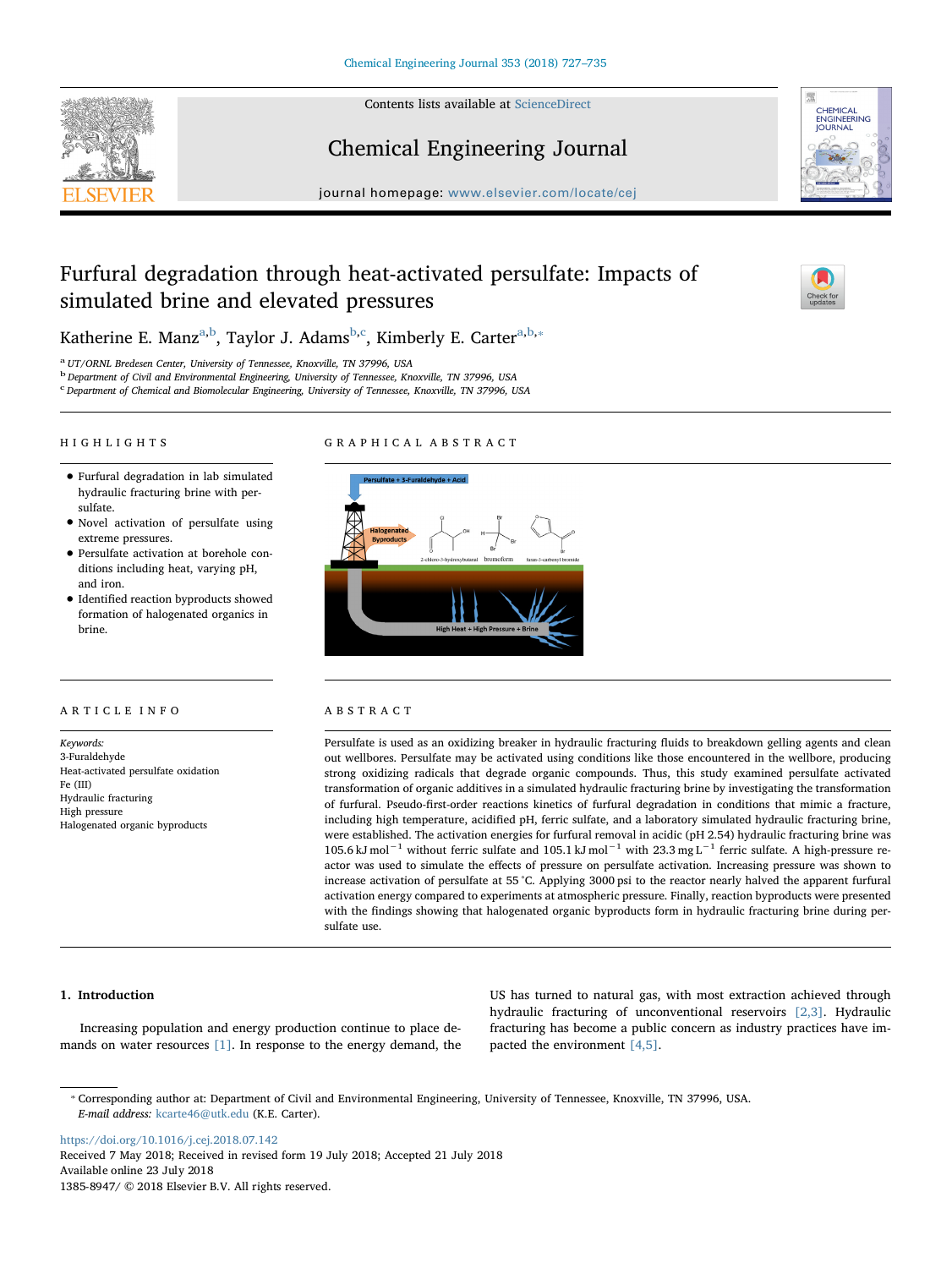Adding chemical agents to the large quantities of water used to fracture a single well degrades the water quality, which then requires proper treatment or disposal [\[6,7\]](#page--1-3). In the Marcellus region alone, over 350 organic species have been reported by hydraulic fracturing companies [\[8\]](#page--1-4). Additives used depend on the day-to-day conditions of the well, but include surfactants, gelling agents, biocides, and breaking agents [9–[12\]](#page--1-5). Chemical transformations occur because of high downhole temperatures and pressures; however, the reactions are different for each chemical agent [\[13,14\]](#page--1-6). For instance, breaking agents decompose target gelling agents to smaller molecular components to allow fluid and gas to return to the well surface. Enzyme breakers react with the gelling agent at specific sites, while non-selective, "delayed" breakers oxidize the nearest constituent. Furthermore, as the fluids extract materials from the geological formation, high inorganic salt concentrations, or total dissolved solids (TDS), are introduced to the mixture [\[4\].](#page--1-2) Sodium persulfate, a delayed breaker used in hydraulic fracturing [\[15\],](#page--1-7) forms sulfate and hydroxyl radicals with activation by conditions encountered during a fracture, such as elevated temperature, acid addition, and iron concentrations as shown in Reactions (1) to (5) [\[9,16](#page--1-5)–22]. Persulfate concentration used may vary between 0.125 and 47 mmol  $L^{-1}$ , depending on the well location and formation conditions [\[9\].](#page--1-5)

Little information on how high pressure influences the chemistry of hydraulic fracturing has been published. Previous studies have investigated the transformation of glutaraldehyde, an organic biocide used in hydraulic fracturing, under high pressure conditions [\[14\]](#page--1-8). Kahrilas et al. determined that high pressure did not impact the hydrolysis of glutaraldehyde [\[14\];](#page--1-8) however, the use of oxidizers was not considered in this study. Current studies that consider the use of oxidizers, such as persulfate, do not consider the high pressures reached in the well bore [\[9,11\].](#page--1-5) Under high pressure, oxidizers likely accelerate chemical transformation and the formation of unintended byproducts. When halogens, such as those contained in hydraulic fracturing brine or the shale rock, are present, reactions with persulfate may lead to the formation of halogenated organic byproducts, which have been detected in produced water [\[23\]](#page--1-9). Halogenated organic byproducts are regulated by the EPA as they are associated with cancer, birth defects, cytotoxicity, genotoxicity, and other adverse health effects [24–[30\].](#page--1-10)

In addition to increasing potential for halogenated organic byproduct formation, TDS (5000 mg L $^{-1}$  to greater than 200,000 mg L $^{-1})$ [\[4,31](#page--1-2)–33] and brine content (32,000 to 148,000 mg L<sup>-1</sup> chloride, 720 to 1600 mg L<sup>-1</sup> bromide, and 9100 to 55,000 mg L<sup>-1</sup> carbonate species) [\[4,34](#page--1-2)–37] in hydraulic fracturing wastewater varies between fractures and may scavenge radicals formed from persulfate activation, as shown in Reactions 6–11, requiring additional persulfate use [\[11,38](#page--1-11)–40]. Ions compete for the radicals, but the extent depends on pH [\[38,41\].](#page--1-12) Hydrochloric acid added by hydraulic fracturing companies [\[6,10,42,43\]](#page--1-3) may increase radical quenching at low concentrations or decrease quenching at higher concentrations [\[17,44,45\].](#page--1-13) Additionally, downhole temperatures may reach 140 °C, which would rapidly activate persulfate and breakdown organic additives [\[46\]](#page--1-14). To date, the impact of extreme downhole pressures, which may exceed 6000 psi [\[46\]](#page--1-14), on persulfate activation have not been investigated.

$$
S_2O_8^{2-} \to 2SO_4^{-} \text{ k}_1 = 1.1 \times 10^8 \,\text{M}^{-1} \,\text{s}^{-1} \tag{1}
$$

$$
S_2O_8^{2-} + Me^{n+} \rightarrow Me^{n+1} + SO_4^{-} + 2SO_4^{2-} k_2 = 20 M^{-1} s^{-1} \text{ for } Fe^{2+}
$$
\n(2)

$$
S_2O_8^{2-} + Me^{n+1} \to Me^{n+} + S_2O_8^{2-} \tag{3}
$$

$$
S_2O_8^{2-} + H^+ \to HS_2O_8^{-}
$$
 (4)

$$
HS_2O_8^-\rightarrow H^+ + SO_4^- + SO_4^{2-} \tag{5}
$$

$$
SO_4^- + Cl^- \rightarrow SO_4^{2-} + Cl k_6 = 2.5 \times 10^8 M^{-1} s^{-1}
$$
 (6)

$$
Cl + H2O \rightarrow ClHÖ- + H + k7 = 1.3 \times 103 M-1 s-1
$$
 (7)

$$
CIH\dot{\mathbf{O}}^{-} \to \dot{\mathbf{HO}} + Cl^{-} \mathbf{k}_{8} = 4.3 \times 10^{9} \,\mathrm{M}^{-1} \,\mathrm{s}^{-1} \tag{8}
$$

$$
SO_4^- + HCO_3^- \rightarrow SO_4^{2-} + HCO_3 k_9 = (1.6 \pm 0.2) \times 10^6 M^{-1} s^{-1}
$$
 (9)

$$
HCO_3^- \to H^+ + CO_3^- \tag{10}
$$

$$
SO_4^{\dagger-} + CO_3^{\dagger-} \rightarrow SO_4^{\dagger-} + CO_3^{\dagger} \quad k_{11} = (6.1 \pm 0.4) \times 10^6 \,\mathrm{M}^{-1} \,\mathrm{s}^{-1}
$$
 at  
pH > 11 (11)

The objective of this study is to determine the impacts elevated pressures and the presence of TDS has on furfural degradation and formation of transformation byproducts in laboratory simulated hydraulic fracturing brine. The chemical changes that occur over the course of a fracture were investigated using one model additive, 3 furfuraldehyde or "furfural" (a component of an enzyme breaker called "LEB-10X" and proppant material), and a laboratory composed hydraulic fracturing brine [\[9,12,47,48\].](#page--1-5) Extreme pressures were studied by observing changes in furfural degradation rates and transformation byproducts using persulfate in the brine. Conditions used in this study, including temperature, pressure, persulfate concentration, brine content, pH, and iron concentrations, were used to simulate those experienced during the hydraulic fracturing process [\[9\]](#page--1-5).

#### 2. Experimental

#### 2.1. Chemicals

All solutions were prepared using deionized water produced by a Milli-Q Plus water purification system (Darmstadt, Germany). 3-furladehyde or furfural was purchased from Sigma Aldrich (St. Louis, MO 63103). Optima grade hexane and 97% tribromomethane stabilized with ethanol were purchased from Fisher Scientific (Pittsburgh, PA 15275, USA). Inorganic salts, aluminum sulfate  $(Al_2(SO_4)_3)$  (> 99%), ferric sulfate (Fe<sub>2</sub>(SO<sub>4</sub>)<sub>3</sub>) (99%), hydrochloric acid (HCl), potassium bromide (KBr) (> 99%), potassium chloride (KCl) (99%), potassium sulfate (K<sub>2</sub>SO<sub>4</sub>) (99%), sodium bicarbonate (NaHCO<sub>3</sub>) (> 99%), sodium hydroxide (NaOH), sodium persulfate (Na<sub>2</sub>S<sub>2</sub>O<sub>8</sub>) (> 98%), sodium chloride (NaCl) ( $> 99\%$ ), and potassium iodide (KI) ( $> 99\%$ ) were purchased from Fisher Scientific (Pittsburgh, PA 15275, USA). LEB-10X, an enzyme breaker, and WGA, a gelling agent, were obtained from Weatherford International (Houston, Texas, USA).

#### 2.2. Batch oxidation experiments at ambient pressure

Solutions containing 120 mg L<sup>-1</sup> (1.25 mmol L<sup>-1</sup>) furfural and hydraulic fracturing brine were prepared 24 h prior to starting the experiments. Furfural is used in hydraulic fracturing additive LEB-10X, an enzyme breaker, which are used in concentrations ranging from 1 to 400 mg L<sup>-1</sup> [\[6,9\]](#page--1-3). Based on this value, the concentration of furfural in the fluids will be less than 400 mg L<sup>-1</sup> and 120 mg L<sup>-1</sup> was used in these experiments for ease of measurement. Hydraulic fracturing brine solution was composed of  $1 g L^{-1}$  (17.1 mmol L<sup>-1</sup>) sodium chloride,  $20 \text{ mg L}^{-1}$  (0.27 mmol L<sup>-1</sup>) potassium chloride, 25 mg L<sup>-1</sup>  $(0.14 \text{ mmol L}^{-1})$  potassium sulfate,  $15 \text{ mg L}^{-1}$  (0.13 mmol L<sup>-1</sup>) potassium bromide, 15 mg L<sup>-1</sup> (0.18 mmol L<sup>-1</sup>) sodium bicarbonate, and 15 mg L<sup>-1</sup> (0.044 mmol L<sup>-1</sup>) aluminum sulfate [\[49\]](#page--1-15). Iron activation of the persulfate was performed by adding 23.3 mg L<sup>-1</sup> (0.058 mmol L<sup>-1</sup>) ferric sulfate to the brine. pH was adjusted to 2.54 using 0.07% hydrochloric acid, to achieve acidic conditions used in the industry, and measured with Fisher Scientific Accumet XL600 benchtop pH meter (Pittsburgh, PA 15275, USA) [\[6,50,51\]](#page--1-3).

Batch experiments were performed in triplicate using 100-mL volumes in 125-mL amber borosilicate volatile organic carbon jars closed with Teflon-lined screw caps. Jars were placed in a shaking water bath at 20, 30, 40, 55, or 60 °C 12 h prior to experiment start. To initiate